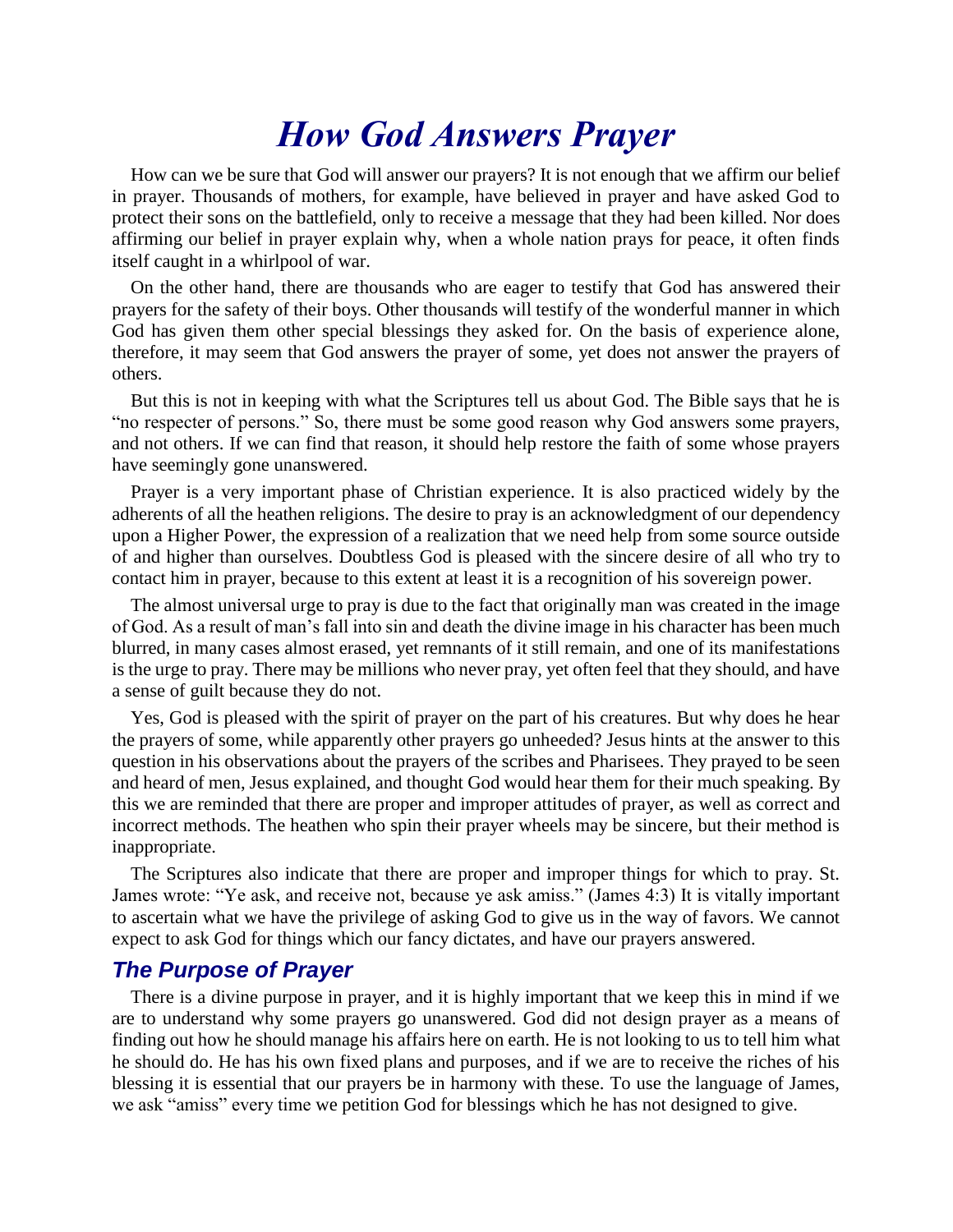In the Scriptures various types of prayer are brought to our attention. Foremost among these are prayers of thanksgiving. God is undoubtedly pleased when his creatures recognize him as the source of their blessings, and because of this lift up their hearts and voices to him in thanksgiving.

Then there are prayers of adoration, prayers which give recognition to the glorious attributes of the Creator's character—his wisdom, his justice, his love, and his power. The desire to glorify God should be the motive for much of our praying.

Prayers for God's mercy are also appropriate. The Scriptures urge all Christians to seek divine forgiveness of their sins through the medium of prayer. Paul speaks of this as going "boldly to the throne of grace," there to obtain mercy and find grace to help in every time of need. (Hebrews 4:16)

Then, of course, there are the prayers which are requests for certain blessings, or favors from the Lord. It is with these that we are particularly concerned at the moment. Some pray for health, either for themselves or for others. Some pray for wealth. Some pray for protection while on a journey. Millions pray for peace. It has often happened that citizens of countries which are opposing each other in war pray that their respective armies will be victorious. We will assume that all who go to God in prayer are sincere, and of course they ask him for the things which to them seem the most important at the time. But does the Bible justify us in the belief that all these prayers should be answered?

It might be that God would answer a mother's prayer for the safety of her boy on the field of battle. Or it might be that prayers for the peace of a nation might be answered. But if and when such prayers are answered, it simply means that it was in keeping with his will to do so. God has a fixed plan, in keeping with which he is mindful of the human race. That plan was not made to satisfy the whims and wishes of his human creatures, nor will any amount of praying change his plans.

"Prayer changes things," they say, but it does not change God's plans. God is not looking to us, nor to the nations—not even to the United Nations—to learn what changes he should make in order to better conditions for us or for the world in general. How little confidence we would have in a god whose opinions could be swayed or plans changed by the eloquence of his people's prayers!

### *"Thy Will Be Done"*

In their prayers, God's people should have uppermost in mind and heart the desire that his will be done in all their experiences. We have an outstanding example of this in the case of Jesus. In the Garden of Gethsemane, when the Master was facing arrest and death, "anguish and dismay came over him, and he said to them [his disciples] 'My heart is ready to break with grief' … he went on a little, fell on his face in prayer, and said, 'My Father, if it is possible, let this cup pass me by. Yet, not as I will, but as thou wilt.' " (Matthew 26:38,39, *NEB*)

It was God's will that Jesus suffer humiliation and death as the Redeemer and savior of men. This important feature of the divine plan had been foretold by the holy prophets of the Old Testament. And Jesus wanted above everything else to have the divine will accomplished, regardless of what it meant to him. He affirmed this later, when he was about to be arrested. Peter drew his sword to protect his Master, who said to him, "Put up thy sword into the sheath: the cup which my Father hath given me, shall I not drink it?" (John 18:10,11)

The followers of Jesus have the privilege of suffering and dying with him. Paul spoke of being "crucified" with him, and he also wrote, "To you it is given in the behalf of Christ, not only to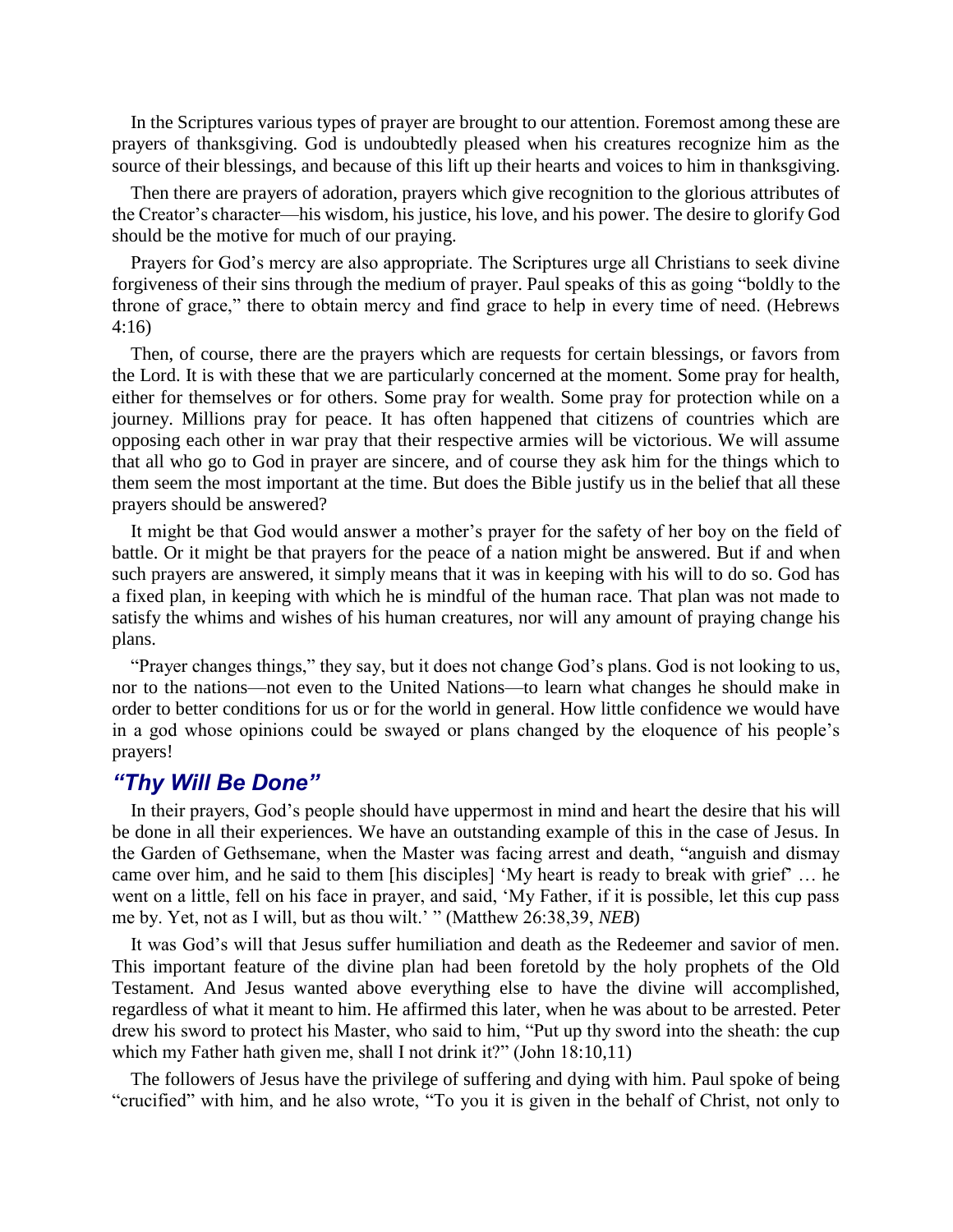believe on him, but also to suffer for his sake." (Galatians 2:20, Philippians 1:29) We are called upon to follow in Jesus' footsteps, so we know that it is not God's will to spare us from all hardship. Thus, as with Jesus, our chief concern should be that the Lord's will might be done in our mortal bodies. The Lord's will might be that for a time we enjoy certain earthly blessings, but the burden of our prayers should not be for these, but for his will to be done.

Jesus enlarged upon this point when he said to his disciples that as long as they were abiding in him and his words were abiding in them, they could ask in prayer for whatever they desired, and it would be granted unto them. (John 15:7) This might seem like an assurance that we are privileged to ask God for anything which we may happen to think of and want. But not so!

Note the condition attached to this statement by the Master—"If ye abide in me, and my words abide in you." To abide in Christ means to be a member of his body, he being our Head. This means that his thoughts become our thoughts, and his plans our plans. If our wills have thus been wholly surrendered to God, through Christ, we will have no will of our own, hence our prayers will not be requests for what we want, but only for those things which are in harmony with the will of our Head. By thus praying in harmony with the Lord's will, we can be assured of favorable answers.

This is in harmony with another statement made by Jesus to his disciples in which he informs us that the Heavenly Father will be pleased to give the "Holy Spirit to them that ask him." (Luke 11:13) To be filled with the Spirit of God means to have his thoughts dominate our thinking, and for our lives to be conformed to those thoughts. Then we will not be asking God for blessings except those which he has promised to give, and so there will never be any question about one's prayers being answered.

## *"Thy Kingdom Come"*

In response to the disciples' request, "Lord, teach us to pray," Jesus gave them what is now familiarly known as "The Lord's Prayer." In this model prayer we are given a guide to what we may pray for.

An important part of this brief outline of prayer is the proper method of approach to God—"Our Father which art in heaven, Hallowed be thy name." (Luke 11:1,2) In the Scriptures, Adam is styled a "son of God." (Luke 3:23,38) But when he sinned he lost his sonship, being alienated from God and sentenced to death. Adam's children, the entire human race, are likewise aliens and strangers to God, so they cannot properly address him as "our Father which art in heaven." This is a privilege which belongs exclusively to those who have repented of their sins, accepted Jesus as their personal Savior, and devoted their lives to God in full consecration to do his will. Such are represented as having received God's Spirit of sonship, and thus have become his children.

As the children of God, these will desire above all else to honor the name of their Father. So by word and by action their attitude will always be, "Hallowed be thy name." To properly hallow our Heavenly Father's name implies that when we approach him in prayer we will do so in the manner outlined for us in the Scriptures by Jesus. He explained that our prayers should be offered in his name. (John 15:16)

There is a reason for this. As members of the justly condemned race, we have no standing at the divine throne of grace except through Jesus, our Advocate. But in his name, and through the merit of the shed blood, we are privileged to go "boldly" to the throne of grace to seek forgiveness, and all the other blessings which our loving Heavenly Father has promised to give. (Hebrews 4:16) If we properly hallow his name we will never presume to approach him except through Jesus.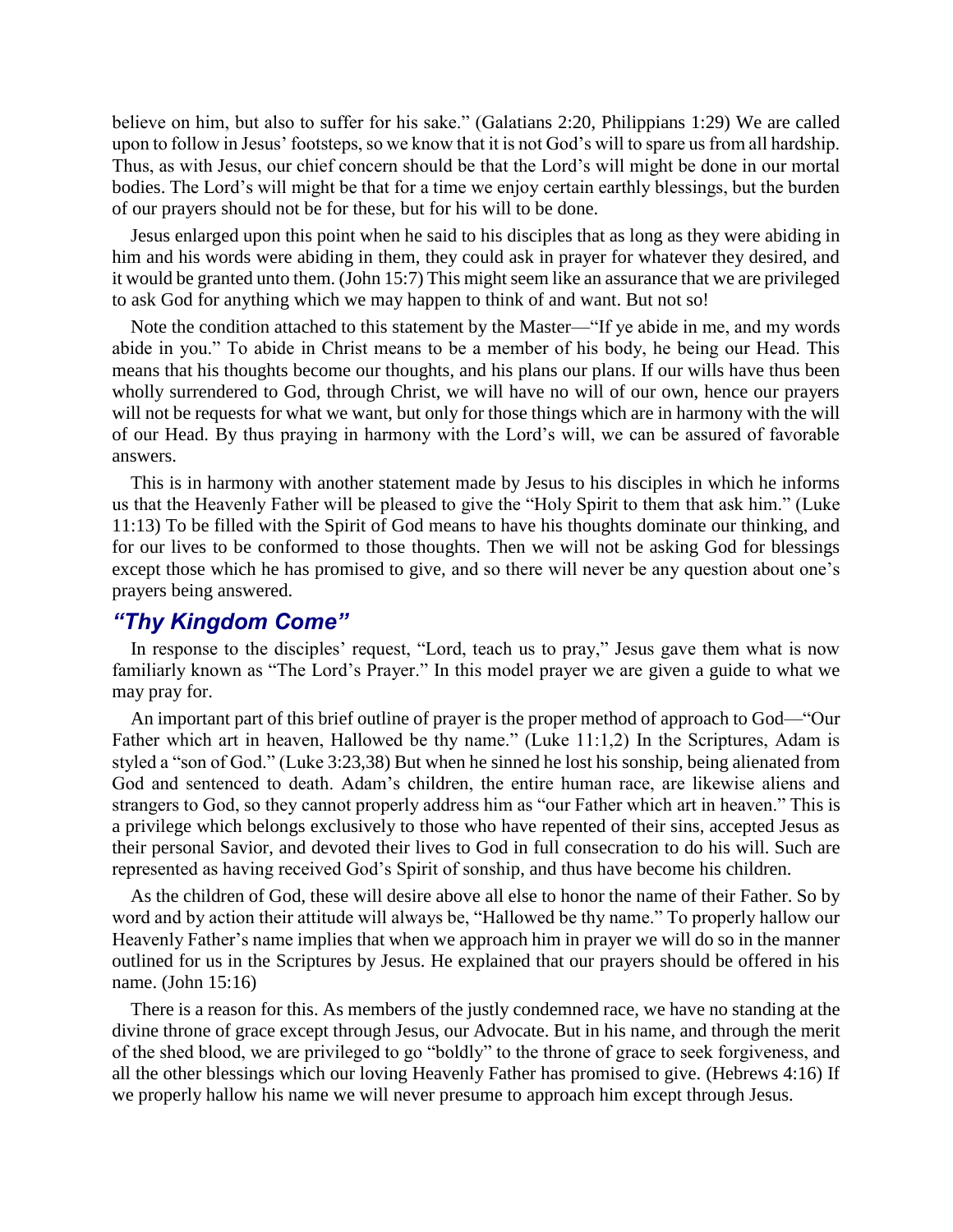When we follow the example of The Lord's Prayer, our requests will not be so much on our own behalf as they will be for the blessing of others. This is indicated in the opening petition: "Thy kingdom come. Thy will be done in earth, as it is in heaven." (Matthew 6:10) The answer to this request will be an answer to much for which people have prayed throughout the centuries. That answer will satisfy the legitimate desires of all people. It will mean peace, and health, and everlasting life for all who conform themselves to the righteous laws of the Lord's kingdom.

The blessings which the human race craves, and for which millions pray, were all anticipated by God and provided for through the kingdom which he has promised by all his prophets. In these promises we find many details of the blessings which it will guarantee to the people, including the restoration of those who have died. No, God has not been unmindful of the suffering of the people, nor has he turned a deaf ear to their cries for help; and his answer to their prayers, when in his due time it comes, will be far beyond anything that they have ever dared to hope.

Take the case of a mother who prays for the safety of her boy on the battlefield. She loves that boy, and nothing could mean more to her than his safe return to the family home. But he does not return, and her first thought may be that God doesn't care, that he has no pity. How differently she would feel if she could believe that God has provided a homecoming far more satisfactory than ever entered her mind when she prayed!

How little does a mother sometimes know of the hardship and suffering her boy may be saved by falling asleep in death. After all, both the mother and the boy are members of a dying race, and the difference between dying on the battlefield and dying a few years later of old age is only a momentary one when compared with the endless stretch of eternity. It is from this standpoint that we must learn to view the subject of prayer and the manner in which God answers our petitions.

The very fact that we pray to God is acknowledgment of our belief that his wisdom and power and love far exceed our own. Yet we often forget this, and feel that he has not honored our prayers because he has not answered them as we would have, through the exercise of our own puny abilities. The length of our condemned life is very short. We judge accomplishments by whether or not they reach maturity within this short time of which we have knowledge. But we should not judge God's works from this standpoint.

The Scriptures speak of God as being "from everlasting to everlasting." (Psalms 41:13, 90:2) He is under no necessity to complete any particular phase of his plan within our short lifetime, not even if it has to do with our individual requests. If we prayed to God today for some special blessings which would be in keeping with his will, and the answer did not come until tomorrow, or even the day after tomorrow, we would not lose faith in him, but would rejoice when the answer did come. Well, God has his "tomorrows" also. His days are not measured by hours, for they are ages, and in his "tomorrow" age, the thousand-year period of Christ's kingdom, all those blessings which the world has legitimately craved, and for which millions have voiced requests to God, will be abundantly showered upon humanity. In recognition of this, the people will then respond: "Lo, this is our God; we have waited for him … we will be glad and rejoice in his salvation." (Isaiah 25:9)

#### *"As It Is In Heaven"*

We have already learned that God will answer no prayer which is not in harmony with his will. In the greatest of all prayers, The Lord's Prayer, this principle is clearly set forth. It asks God for blessings upon the people of earth—not any sort of supposedly good things which they may crave, but things in harmony with his will. "Thy will be done in earth, as it is in heaven."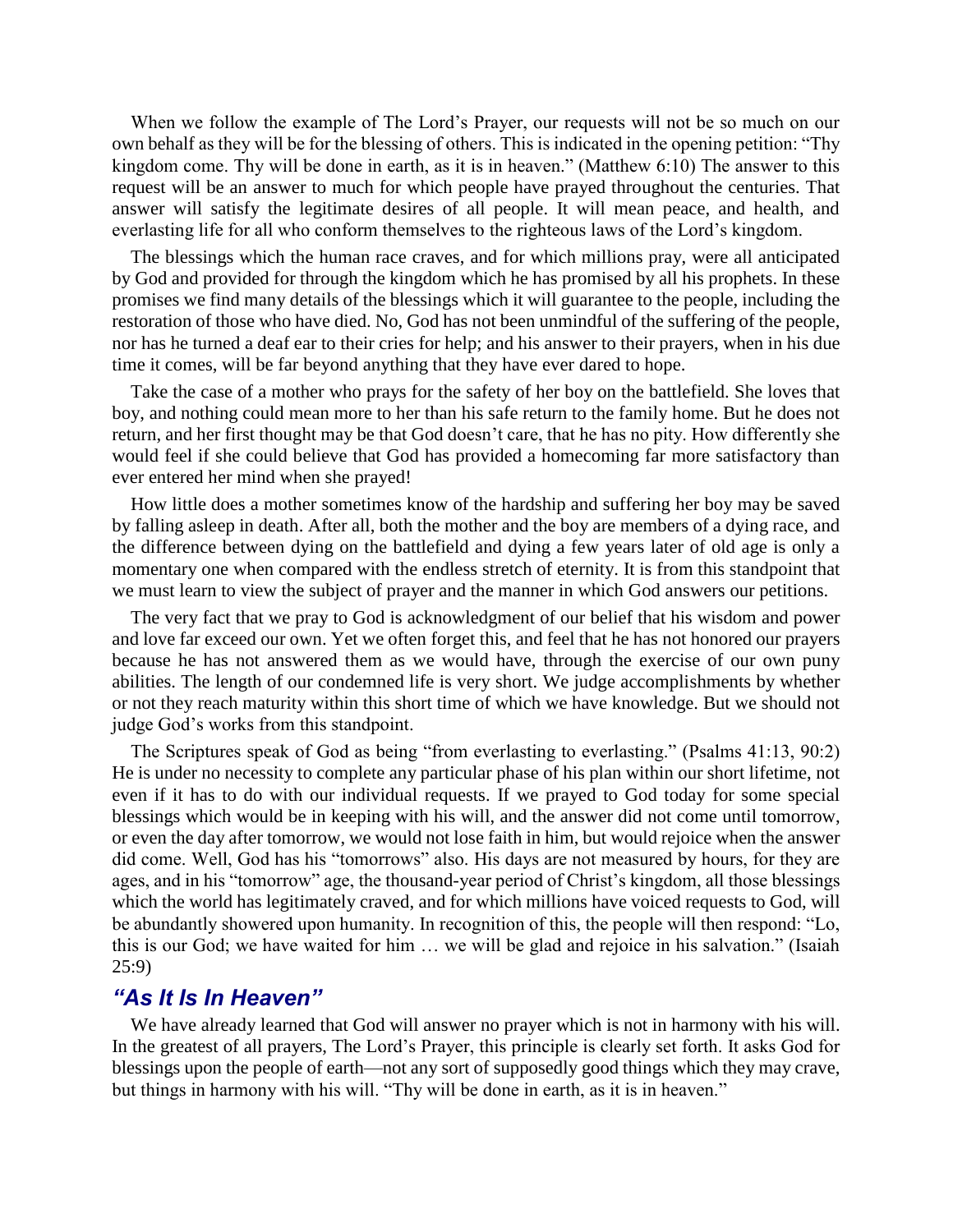What great latitude he has given us about things in harmony with his will! God's will is done in heaven, and it is his purpose it shall be done in earth to the same degree. We do not know, of course, all the ways God's will is done in heaven, but we can be reasonably sure that the evils which now exist on earth do not plague the lives of those in the spirit realm we call heaven.

There is no war in heaven. War is an evil which is not in harmony with the divine will. Should we, then, pray for peace? Certainly! Indeed, we could not pray for God's will to be done in the earth as it is in heaven without praying for peace. But our prayers for peace should be in keeping with God's plan to establish peace, and that is his kingdom plan. He has promised to set up a kingdom, to establish a government. Jesus will be the King in that government. "The government shall be upon his shoulder," wrote Isaiah, and "of the increase of his government and peace there shall be no end."—Isa. 9:6,7

Doubtless God looks with sympathy upon the yearnings of mankind to abolish war. When international tension is at a high pitch and war seems inevitable, devout people on both sides feel compelled to pray for peace. The differences which threaten to precipitate war may be resolved or they may not be, but we know that ultimately there shall be universal and lasting peace. Not because the nations will at last find a workable formula for peace, but because "The Prince of Peace" will take over the rulership of earth and the prayer "Thy kingdom come," will be answered.

Christ's government is symbolized in the Scriptures as the "mountain of the Lord" and in Micah 4:1-4 we read that the time will come when the people will say, "Let us go up to the mountain of the Lord, and to the house of the God of Jacob; and he will teach us of his ways, and we will walk in his paths: for the Law shall go forth from Zion, and the Word of the Lord from Jerusalem. And he shall judge among many people, and rebuke strong nations afar off, and they shall beat their swords into plowshares, and their spears into pruninghooks: nation shall not lift up sword against nation, neither shall they learn war any more. But they shall sit every man under his vine and under his fig tree; and none shall make them afraid: for the mouth of the Lord of hosts hath spoken it."

What a wonderful program for disarmament! It is God's program, and when we pray for peace, and for the nations to disarm, let us do so with the assurance that God will hear, and that he will answer our prayers in harmony with his will, which will be the kingdom way. "He maketh wars to cease," prophesied David.—Ps. 46:9

### *"No More Death"*

There is no death in heaven. Sickness and death have resulted from the sin of our first parents, and are among the evils which God has promised to destroy. Shall we, then, pray for health, and ask the Lord to save the lives of those near and dear to us who may have been stricken with serious illness? Yes, but always with the understanding that we want the Lord's will to be done, and with the knowledge that it may not be his will to grant health and life to those for whom we pray until these blessings are made available for all during the thousand years of Christ's kingdom.

We know that all diseases will then be cured. "The inhabitant [in that day] shall not say, I am sick," wrote Isaiah. (Isa. 33:24) Describing some of the blessings of Christ's kingdom, Paul wrote that Christ will reign until all enemies are put under his feet, and that the last enemy to be destroyed is death. (I Cor. 15:25,26) When in vision the Apostle John saw the kingdom of God established on the earth, he discerned that as a result there would be no more death, "neither shall there be any more pain."—Rev. 21:4

So when we pray for health and life, let us grasp the meaning of this larger provision the Creator has made to grant these blessings, not merely to us and to our loved ones, but to all of mankind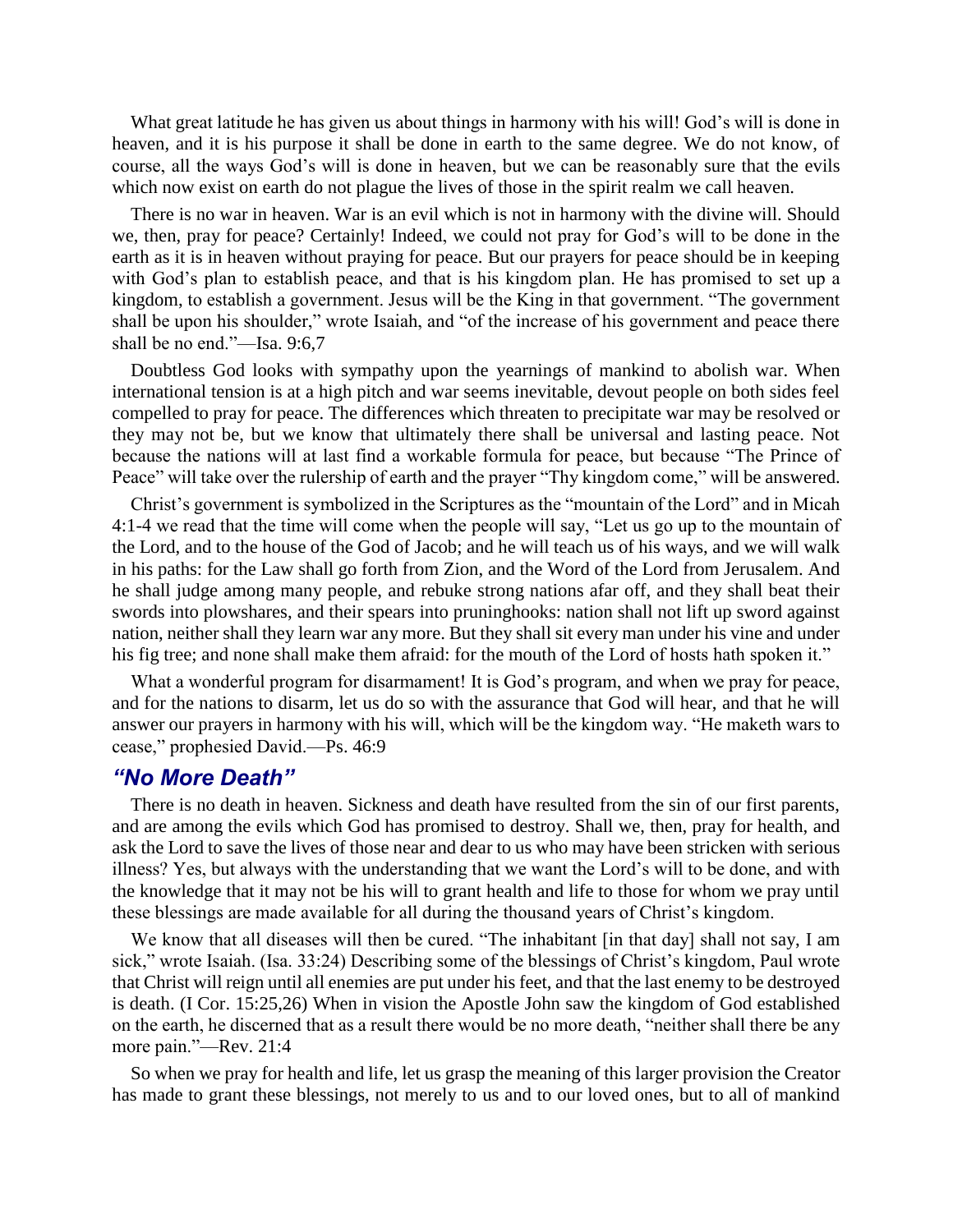who will seek them through humility and obedience during the thousand years of Christ's reign. This we do when we pray, "Thy kingdom come. Thy will be done in earth, as it is in heaven."— Matt. 6:10

## *"From the Land of the Enemy"*

God's ways, and the provisions he has made for his creatures, are always much better than those conceived by human wisdom. We pray for health, protection, peace, but who has ever thought of praying that their beloved dead be restored to them? None! But God, in his plan, has gone beyond what we have presumed to pray for. He has promised to bring back the dead!

How many mothers have been heart-broken over the loss of a precious little one. One of these is referred to by the Prophet Jeremiah. Her name was Rachel. Jeremiah wrote, "A voice was heard in Ramah, lamentation, and bitter weeping; Rachel weeping for her children refused to be comforted." The Prophet continues, "Refrain thy voice from weeping, and thine eyes from tears: for thy work shall be rewarded, saith the Lord; and they shall come again from the land of the enemy."—Jer. 31:15,16

Death is man's greatest enemy, and it is God's plan to restore to life all who are in the "land" of death. This great favor is also included in our petition, "Thy kingdom come," for during Christ's kingdom all who are in their graves, in the condition of death, shall hear the voice of the Son of man, and shall come forth.—John 5:28,29

The restoration of man to life is described by the Apostle Peter as "restitution," and he tells us that following the second coming of Christ there shall be "times of restitution of all things," promised by all God's holy prophets since the world began.—Acts 3:19-21

## *Under Vine and Fig Tree*

Many pray for wealth, or at least for economic security. There is a measure of fear, or uncertainty, on the part of nearly everybody as they face their declining years. Will we be financially secure when we reach the age when it is no longer possible for us to earn a living? It is understandable that anyone who believes in God and thinks of him as one who loves and cares, should look to him in prayer respecting his need of financial security.

We know, of course, that there are millions of people in the world who are not financially secure. There are millions who are literally starving and without proper food, clothing, and shelter. God loves all these, and while we would appreciate it if he blessed us with a more favorable situation in life, is it not better to rejoice in the loving provision he has made to care for all the poor and needy in his own due time and way? This is what he has promised to do!

In God's promises the thought of economic security is symbolized by the idea of dwelling under ones own vine and fig tree. The prophet declares that "every man" shall thus be blessed, and God's provision will be so complete that fear will be removed because "none shall make them afraid."— Micah 4:4

In the prophecy of Isaiah, a similar assurance is given us concerning God's blessings for the world in the age to come. This prophet of God tells us that then they shall not build houses for others to inhabit, and they will not plant and another eat, but the people shall long enjoy the works of their hands. And they enjoy the fruit of their labor forever if they continue to obey the righteous laws of the kingdom which then will be ruling the world. See Isaiah 65:20-25.

This chapter of Isaiah's prophecy indicates that the blessings of God in that kingdom age will be poured out upon the people in answer to their prayers. "Before they call, I will answer; and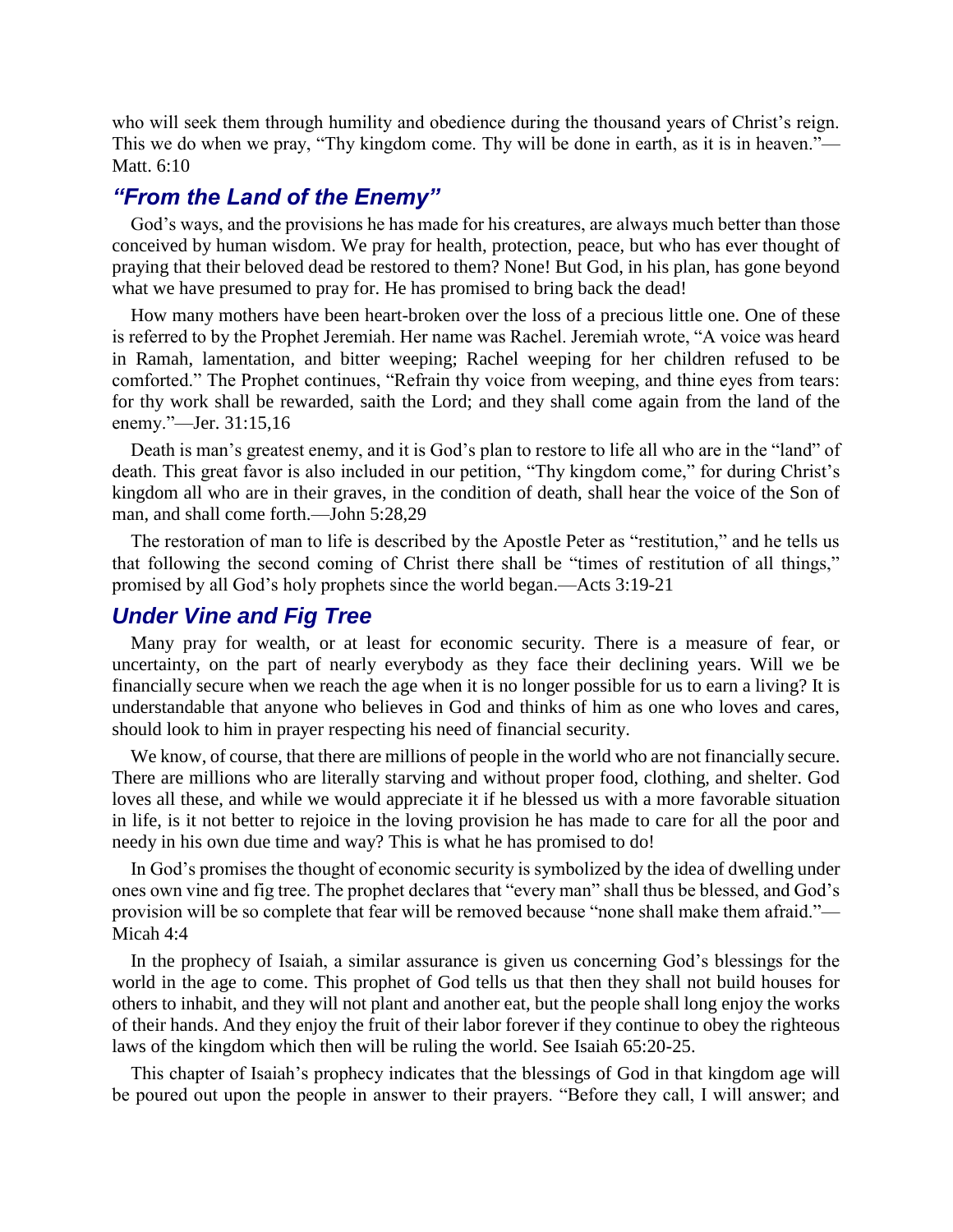while they are yet speaking, I will hear." (verse 24) This has not been the experience of the vast majority so far, because his time has not come to extend the favors for which they have asked, and because he knows their experiences with adversity will help them to appreciate the blessings he will provide for them throughout the eternal years.

But when the kingdom is established, how different it will be. The blessings the dying race longs for will then become available even before they think of praying for them. "Before they call, I will answer." And when they do learn to ask him for his bounties, the answers to their prayers will be so real and so immediate that it will seem as though they came before the petitioner had finished his prayer. "While they are yet speaking, I will hear."—Isa. 65:24

## *"Our Daily Bread"*

The answer to the prayer, "Thy kingdom come" includes many material blessings for which devout people of the world customarily pray, but so often fail to receive. We rejoice that the time is coming when these legitimate material blessings will begin to flow to "all the families of the earth," as God promised Abraham. (Gen. 12:3) Meanwhile, it is well to consider how God answers the prayers of his consecrated people now, the prayers of those who have the privilege of addressing him as "Our Father which art in heaven."

These, more earnestly than any others, have continued to pray for God's kingdom to come. But at the same time they have had the privilege of asking God for their own immediate daily needs, since Jesus taught them to pray, "Give us this day our daily bread."

This is a very moderate request, and when made in the proper spirit, is acknowledgment that the Lord knows best what our daily needs may be, and that we will be satisfied with whatever provision he considers wise to make. Besides, for those who are walking in the sacrificial footsteps of Jesus, it is important to recognize that our spiritual needs are more important by far than the material. Bread is used in the Scriptures to symbolize truth, the truth of the Gospel, the truth of the Word, the truth of the divine plan. God has promised to feed us abundantly with this Bread of Life, so we can pray thus with full assurance, knowing that our petitions are primarily for the spiritual food which he has promised, and therefore in harmony with his will.

## *"As We Forgive"*

"And forgive us our trespasses as we forgive those who trespass against us." This portion of The Lord's Prayer can be uttered sincerely only by those whose hearts are filled with the same spirit of love which prompted our Heavenly Father to send his Son into the world to be the Redeemer and Savior. This love provides for the forgiveness of sinners, who have trespassed against God by disobeying his laws. He is willing to forgive us, but only on the condition that we have the proper heart attitude toward those who sin against us. Certainly this is a searching test of our sincerity.

God forgives his people because he considers that their imperfections are concealed by the merit of the redeeming blood of Christ. This means that the one who prays is a wholehearted believer in Christ, whose acceptance of Christ is so unreserved that he has given up all else to follow his Master. Only such can go to God in prayer, asking forgiveness in Christ's name.

#### *"Deliver Us From Evil"*

"Lead us not into temptation, but deliver us from evil." The first temptation mentioned in the Bible was that of mother Eve. She was tempted by the fallen Lucifer, through the serpent, to disobey the law of God. The transgression of God's law the Scriptures designate as sin, and the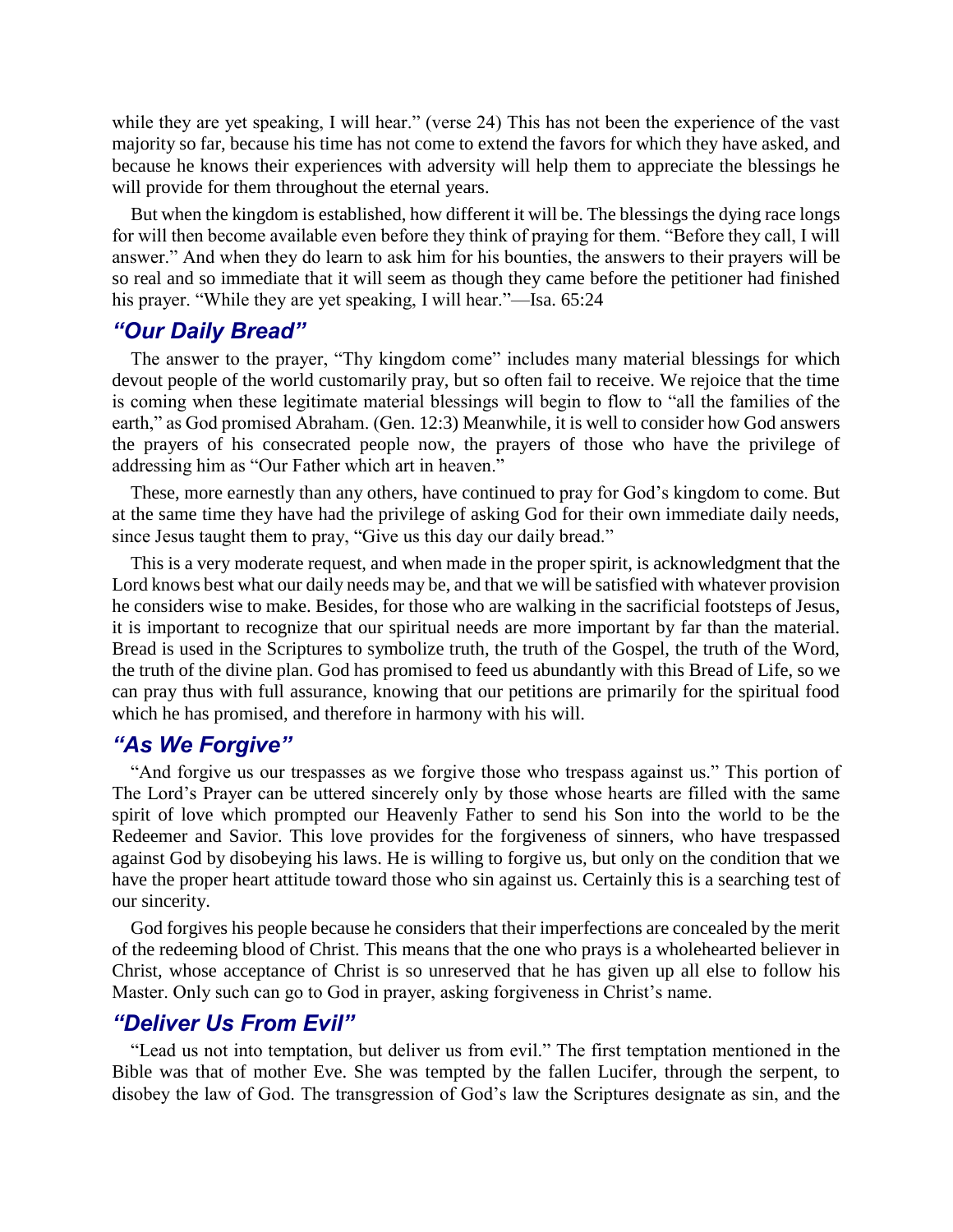word temptation is used to describe any effort, allurement, or enticement to sin. The Devil is the greatest of all tempters, and he uses many and various agencies by which to present his sinful appeals to those he endeavors to lure away from God and into the paths of unrighteousness.

"God tempteth no man," wrote James. (James 1:13) This means that we can depend upon it that God will not lead us into temptation; so in our prayers we claim this assurance.

And how hope-inspiring is the contrast to this—"Deliver us from evil." The Devil, the archdeceiver, has throughout the centuries exerted his influence upon man, and especially upon the people of God, to alienate them from their Creator. The result has been tragic—a world largely controlled by sin and selfishness—"this present evil world." (Gal. 1:4) But God has promised deliverance from "the snare of the fowler," and from the evil which the fowler has engendered in the world.—Ps. 91:3

God's promises of deliverance are of personal concern to all who are following in the footsteps of Jesus, for they assure such that Satan will not be able to ensnare nor entrap them. As individuals, God delivers us daily from Satan's pitfalls of error and sin. "The angel of the Lord," wrote the Psalmist, "encampeth round about them that fear him, and delivereth them." (Ps. 34:7) What a reassuring promise, and how glad we are to claim it as our own when we pray, "Deliver us from evil."

But there is a still larger deliverance for the people of God, for the entire church of Christ in the "first resurrection" to reign with Christ. (Rev. 20:4,6) Jesus said that the gates of hell shall not prevail against his true church, and in fulfillment of this promise, the gates of hell—the death condition—will be opened wide, and all who have suffered and died with Christ will be released from death, and will be exalted to glory to reign with him throughout the thousand years of his kingdom.

For this glorious deliverance the church has waited throughout all the centuries of this present Gospel Age. The true disciples of Christ have known that this deliverance would not come until he returned. Paul knew this and wrote that a crown of righteousness had been laid up for him which he would receive at "that day," and added that all who love Christ's appearing would likewise then receive a "crown."—II Tim. 4:8

In Jesus' great prophecy concerning this end of the age—the prophecy in which he identifies so many of the conditions in the world today—he said to his disciples, "When ye see these things" and his disciples living now are seeing them—"then look up and lift up your heads; for your redemption [Greek, deliverance] draweth nigh." (Luke 21:31,28) The fact that "these things" foretold by the Master signaling the near approach of the church's deliverance from this present evil world are now clearly discernible in the daily parade of news, gives us confidence that very soon the last remaining ones of Christ's true followers will be delivered, exalted to glory, honor, and immortality with him, and that then the blessings of his much prayed for kingdom will begin to flow out to a suffering and dying humanity.

So we pray, "Deliver us from evil," not only because we are longing to be free from an evil world, but also because we know the answer to this petition will mean the answer to our other petition, "Thy kingdom come. Thy will be done in earth, as it is in heaven." Thus viewed, even that part of a Christian's prayer which means most to him is at the same time unselfish in outlook, since it also contemplates rich blessings for all mankind.

These are the prayers God is pleased with; that is, unselfish prayers. While God is pleased when his people seek individual guidance, forgiveness, and spiritual strength from him, he also wants